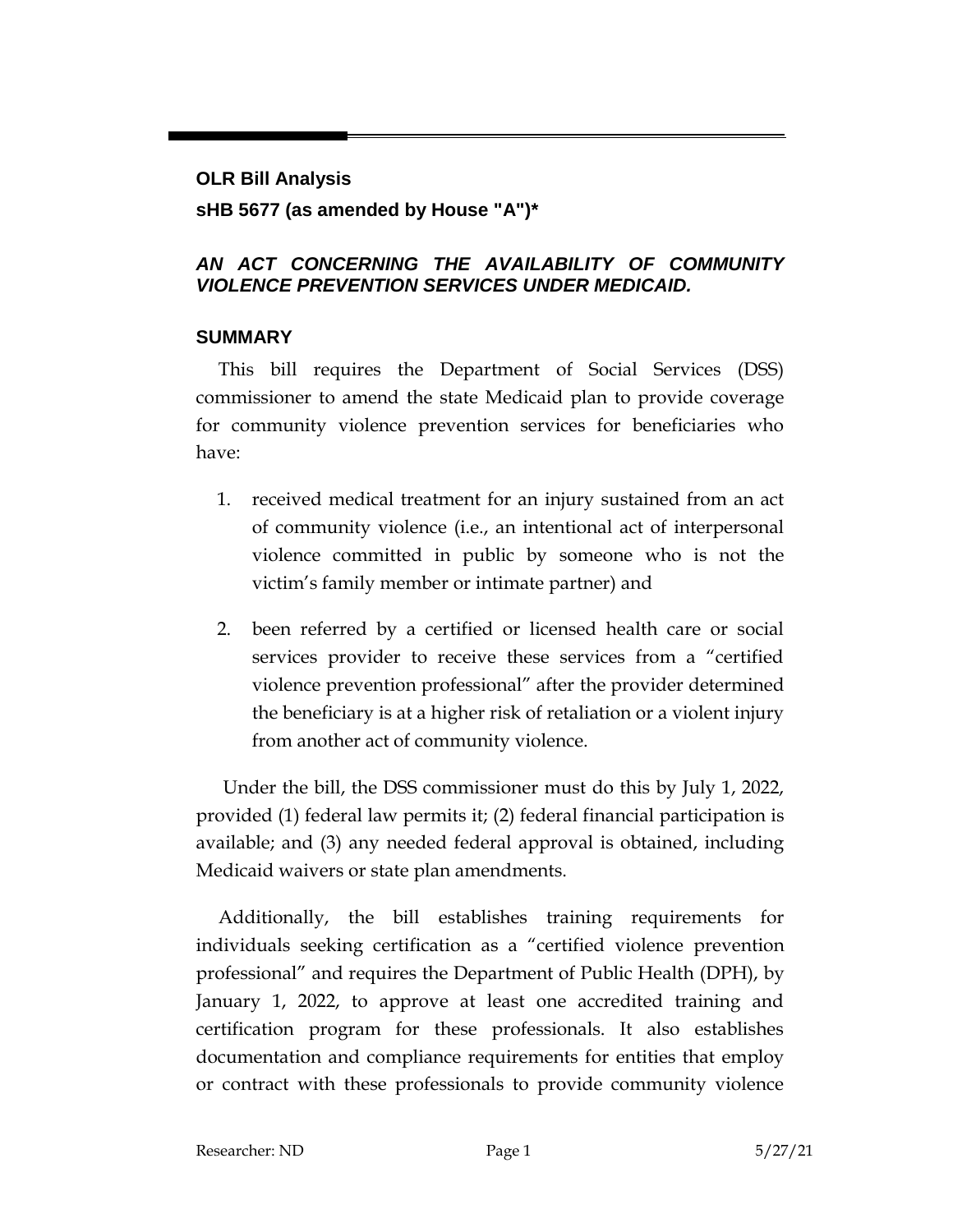prevention services.

\*House Amendment "A" (1) modifies the (a) definitions of community violence and community violence prevention services and (b) training requirements for certified violence prevention professionals, (2) adds the interpersonal violence definition, (3) requires DPH to approve at least one accredited training program instead of approving an accrediting body to approve these programs, (4) removes the requirement that the DSS commissioner amend the Medicaid state plan in consultation with the DPH commissioner, and (5) adds the provision on title protection for certified violence prevention professionals.

EFFECTIVE DATE: October 1, 2021

# **COMMUNITY VIOLENCE PREVENTION SERVICES**

The bill defines "community violence prevention services" as evidenced-based, trauma-informed, supportive, and nonpsychotherapeutic services provided by a certified violence prevention professional to:

- 1. promote improved health outcomes and positive behavioral change,
- 2. prevent injury recidivism, and
- 3. reduce the likelihood that victims of community violence will commit or promote violence themselves.

Under the bill, these services may be provided within or outside of a clinical setting and may include the provision of the following services to community violence victims: peer support or counseling, mentorship, conflict mediation, crisis intervention, targeted case management, referrals to certified or licensed health care or social services providers, patient education, or screening services.

### **CERTIFIED VIOLENCE PREVENTION PROFESSIONALS**

### *Training Requirements*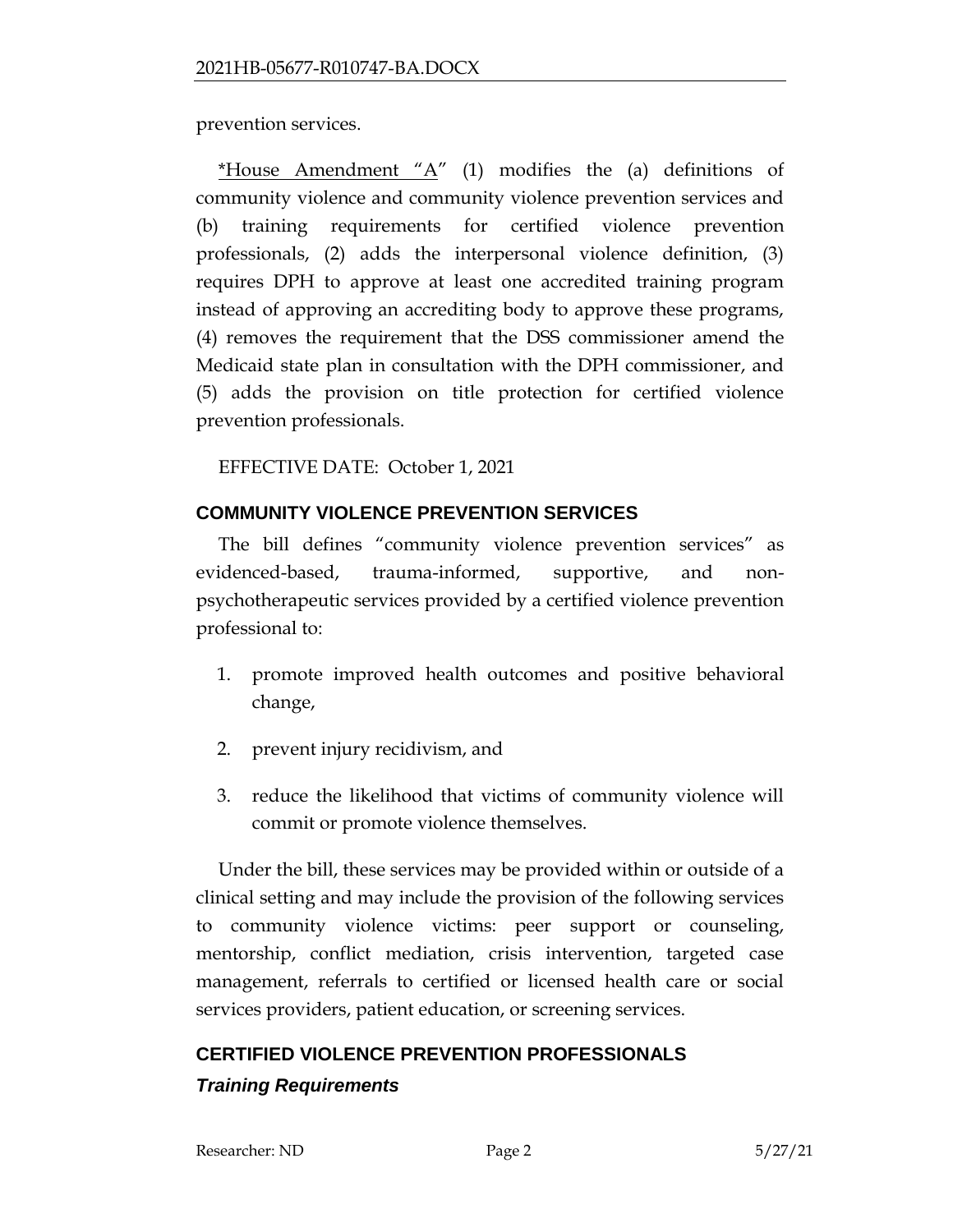Under the bill, a prevention professional (see BACKGROUND) seeking certification as a certified violence prevention professional must complete a DPH-approved accredited training and certification program for certified violence prevention professionals and maintain the certification.

### *Training and Certification Program*

The bill requires DPH, by January 1, 2022, to approve at least one accredited training and certification program for certified violence prevention professionals. The program must include at least 35 hours of initial training and address:

- 1. the profound effects of trauma and violence and the basics of trauma-informed care;
- 2. community violence prevention strategies, including conflict mediation and retaliation prevention;
- 3. case management and advocacy practices; and
- 4. HIPAA's patient privacy requirements.

Under the bill, the program must also include six hours of continuing education every two years.

### *Documentation and Compliance*

The bill requires any entity that employs or contracts with a certified violence prevention professional to provide community violence prevention services to:

- 1. maintain documentation that the professional has met the qualifications listed above and
- 2. ensure that the professional complies with any applicable state or federal laws, regulations, rules, or standards of care.

The bill also specifies that it does not alter the scope of practice of any health care professional or authorize the delivery of health care services in a setting or manner not currently authorized.

| Researcher: ND | Page 3 | 5/27/21 |
|----------------|--------|---------|
|                |        |         |